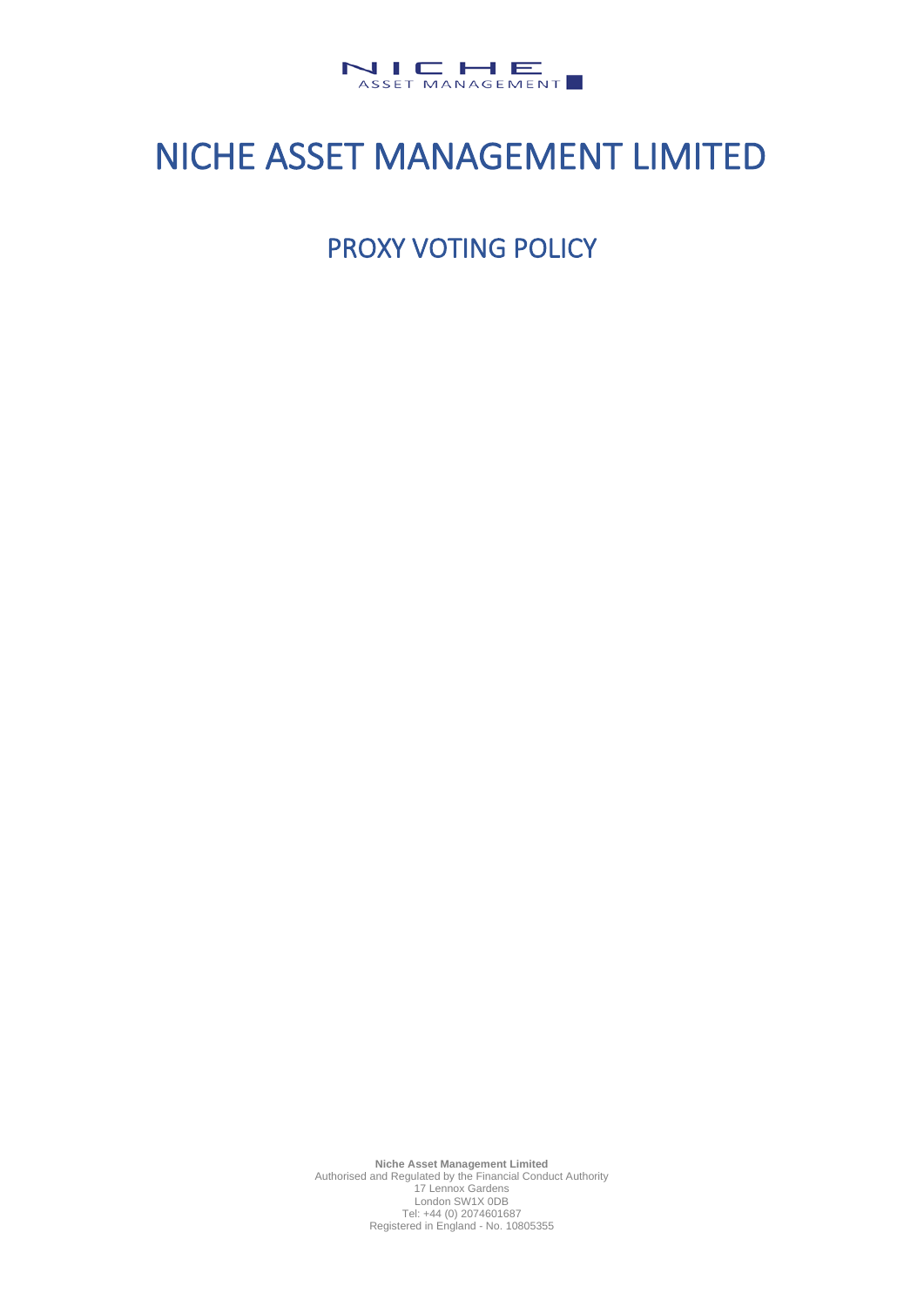

First Version: June 2018 Last Version: February 2022

## Summary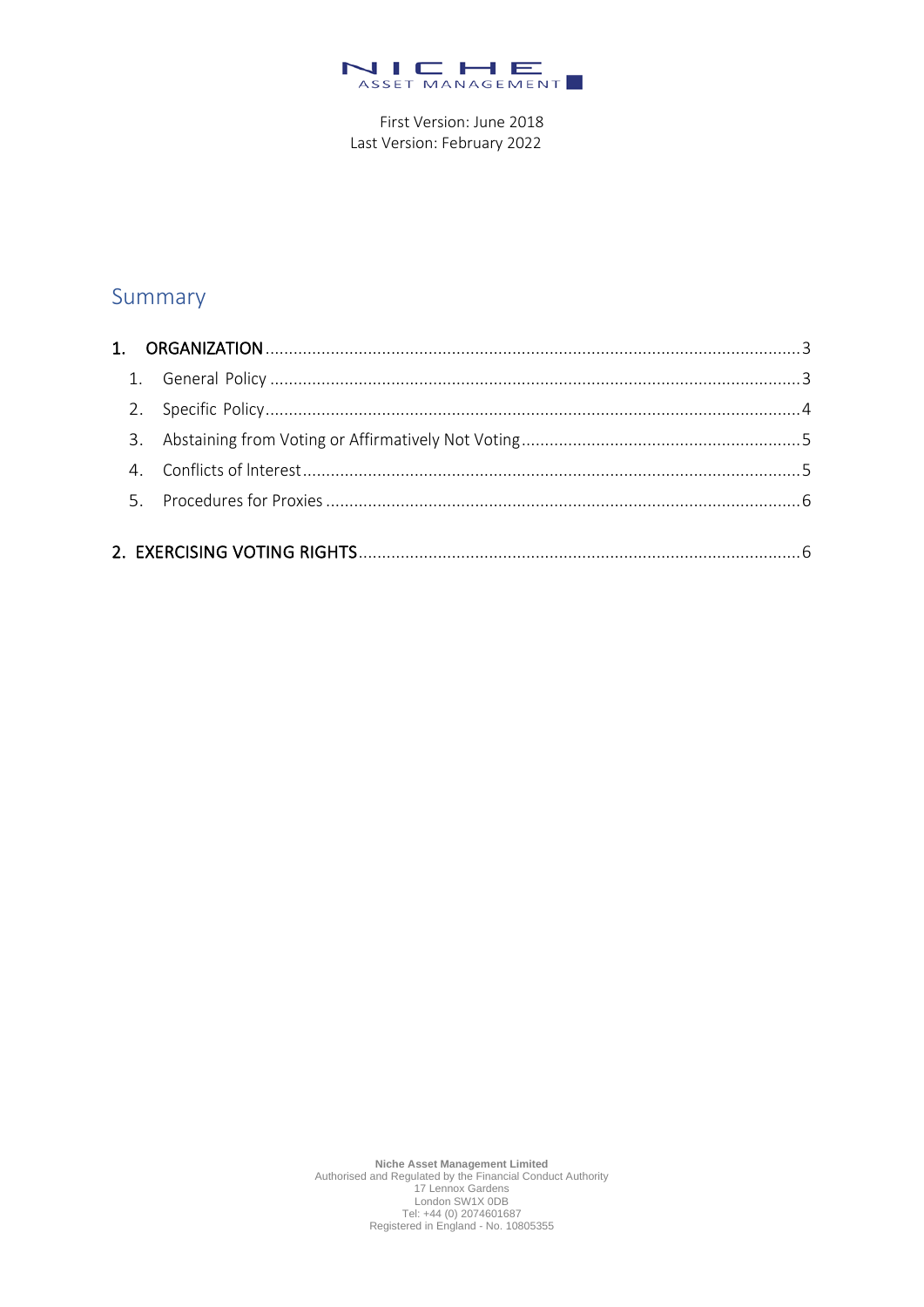#### $\Box$  $\vdash$   $\vdash$ ASSET MANAGEMENT

# <span id="page-2-0"></span>1. ORGANIZATION

Niche Asset Management Limited ("Niche") is responsible for ensuring that it has adequate procedures for exercising its rights as the manager of the assets held by the Fund. This includes;

- identifying and responding to corporate events (e.g. rights issues in shares);
- − deciding how and when voting rights should be exercised;
- − ensuring that it is in accordance with the investment objectives and policy of the Fund;
- − preventing or managing any conflicts of interest arising from the exercise of voting rights and acting in the exclusive interest of the Fund and its investors.

In exercising this duty Niche will vote in accordance with the policies and procedures described below. Niche may, from time to time, determine that it is in the best interest of the Fund (and therefore its underlying investors) to depart from specific policies described herein. The rationale for any such departure will be documented in writing by the Compliance Officer.

## <span id="page-2-1"></span>1. General Policy

Niche's general policy is to vote proxy proposals, amendments, consents or resolutions relating to investments in the fund (collectively. "'proxies") in a manner that serves the best interest of the fund and manages conflicts of interest appropriately, as determined by Niche at our discretion, taking into account relevant factors including:

- the impact on the value of the returns of the Fund;
- the alignment of the portfolio company managements interest with the Fund's interest, including establishing appropriate incentives for management;
- the ongoing relationship between the Fund and the portfolio companies in which it invests including the continued or increased availability of portfolio information;
- the portfolio companies' sustainability policies and trends;
- industry and business practices.

Niche will assess the participation on the possibility of having a meaningful impact on the outcome of the meeting through the voting rights held.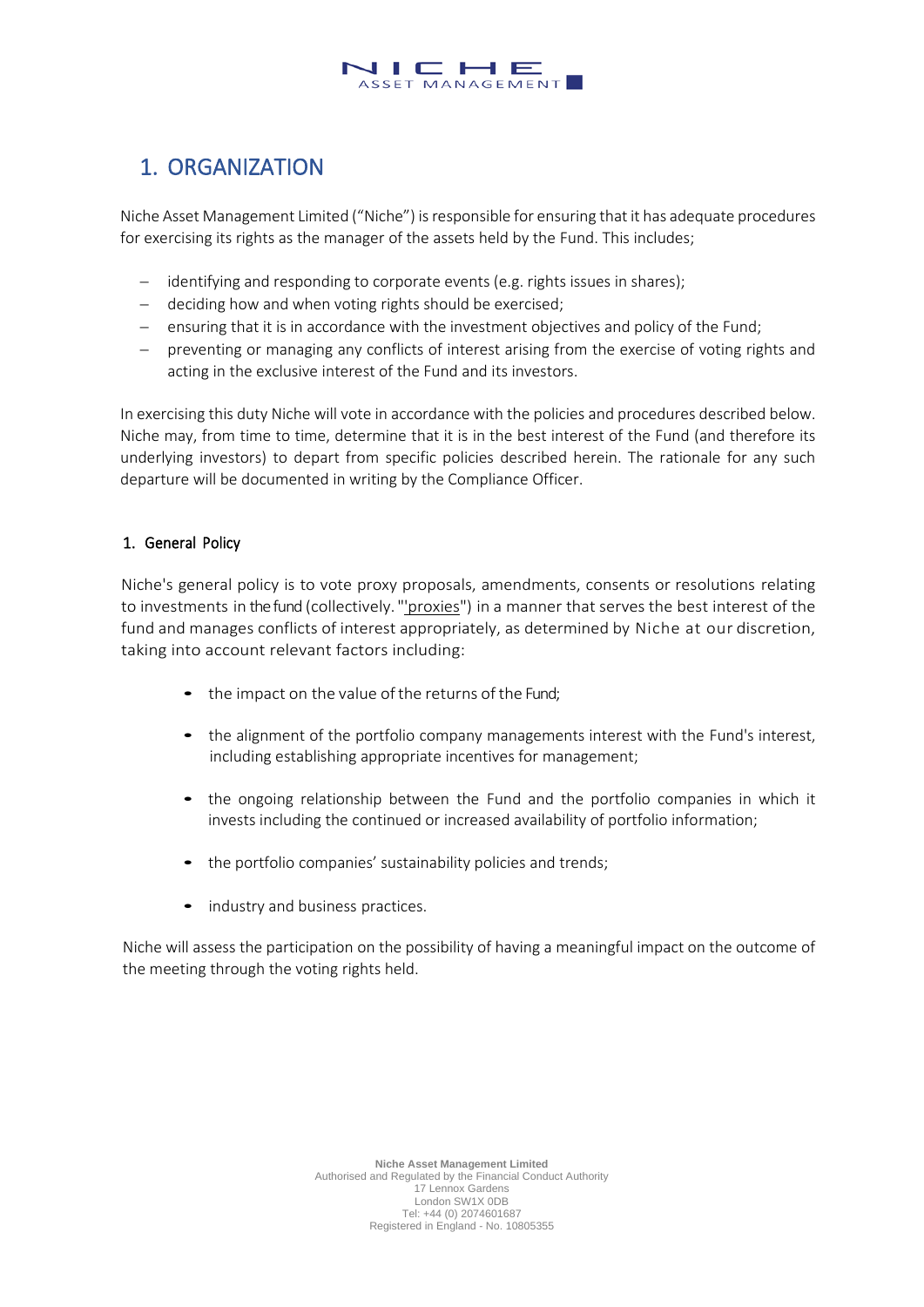#### $\Box$  $H E$ ASSET MANAGEMENT

#### <span id="page-3-0"></span>2. Specific Policy

#### a. Routine Matters

For routine matters, Niche will generally vote in accordance with the recommendation of the portfolio company's management, as applicable, unless, in Niche's opinion, such recommendation is not in the best interest of the Fund.

Niche will generally vote for the following proposals:

- To change capitalization, including to increase authorized common shares or to increase authorized preferred shares as long as there are not disproportionate voting rights per preferred share.
- To elect or re-elect board members.
- Toappoint or elect auditors.
- To set the time and location of the annual meeting.
- To change the fiscal year or term of the company.
- To change the name of the company.

#### b. Non-Routine Matters

Non-routine matters involve a variety of issues and may be proposed by management or beneficial owners of a company (i.e., shareholders, members, partners. etc.). Voting decisions with respect to non-recurring or extraordinary matters generally will be made in support of management, unless in Niche's opinion. such recommendation is not in the best interest of the Fund.

On a case-by-case basis, Niche will decide non-recurring or extraordinary matters, taking into account these policies and factors relevant to each proxy, as discussed below. These matters include, but are not limited to, the following proposals:

- To change the state of incorporation.
- Tochange pre-emptive rights or cumulative voting rights.
- Compensation plans.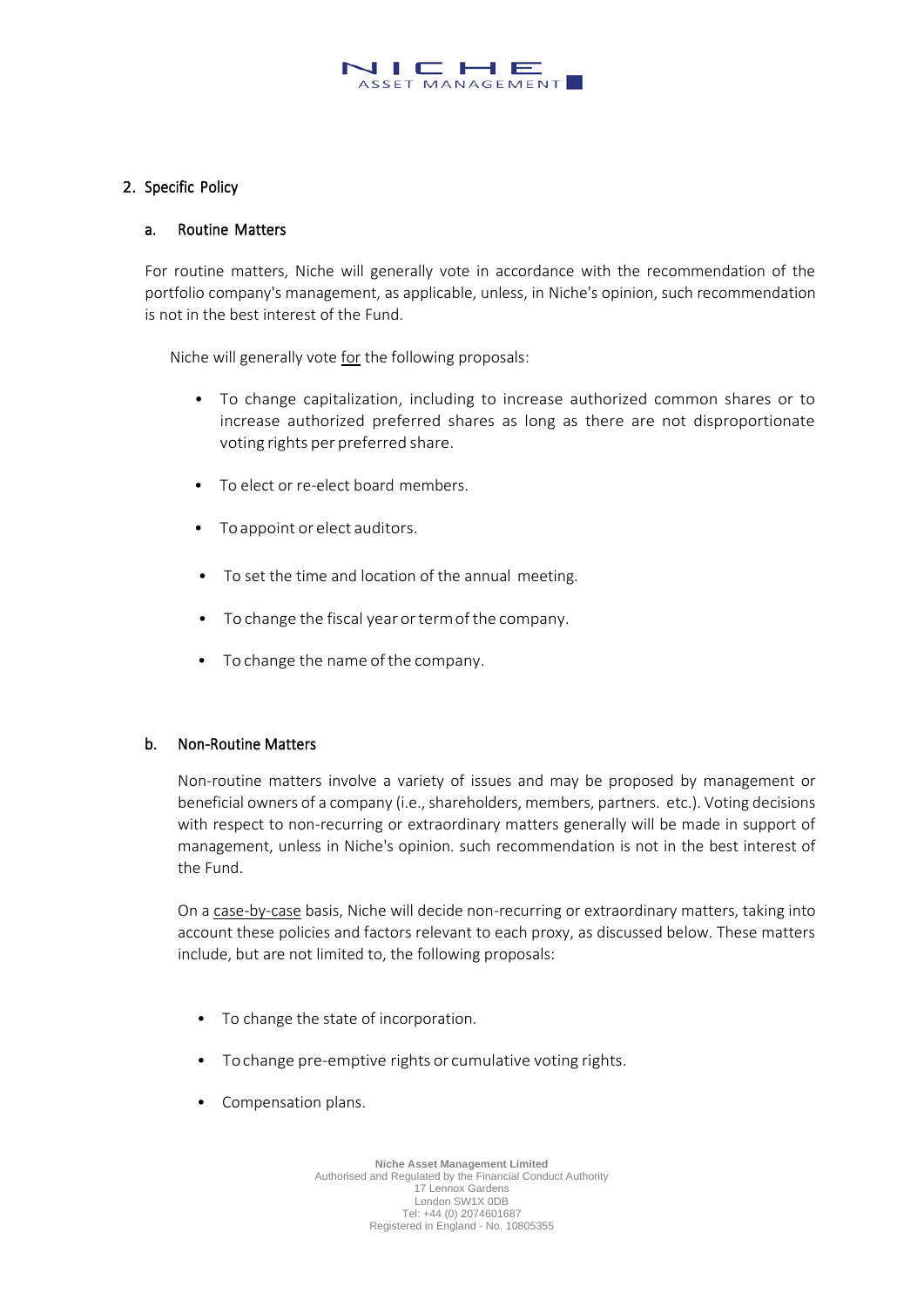#### J I C H E ASSET MANAGEMENT

- Investment restrictions for social policy goals.
- Predatory proposals.
- Classifying boardsofdirectors.
- Poison pill proposals.
- Recapitalizations.
- Super-majority voting.
- Extensions of shareholders' rights.

#### c. All other Matters

All other decisions regarding proxies will be determined on a case-by-case basis taking into account the general policies, as set forth above.

### <span id="page-4-0"></span>3. Abstaining from Voting or Affirmatively Not Voting

Niche will abstain from voting or affirmatively decide not to vote if Niche determines that abstaining or not voting is in the best interest of the Fund. In making such a determination, Niche will consider various factors, including but not limited to:

- (i) the costs associated with exercising the proxy (e.g., translation or travel costs); and
- (ii) any legal restrictions on trading resulting from the exercise of a proxy.

Niche may also consider any special regulatory implications applicable to the Fund or Niche resulting from the exercise of a proxy.

#### <span id="page-4-1"></span>4. Conflicts of lnterest

At times, conflicts may arise between the interest of the Fund and the interest of Niche or its affiliates. If so, the Management Team will review the voting action, and if it determines that no true conflict is present, the proxy will be voted as is customary by Niche.

If it is determined that there is or there may be a conflict of interest when voting a proxy, the Management Team will address matters involving such conflicts of interest as follows:

A. If a proposal is addressed by the specific policies herein, Niche will vote in accordance with such policies: